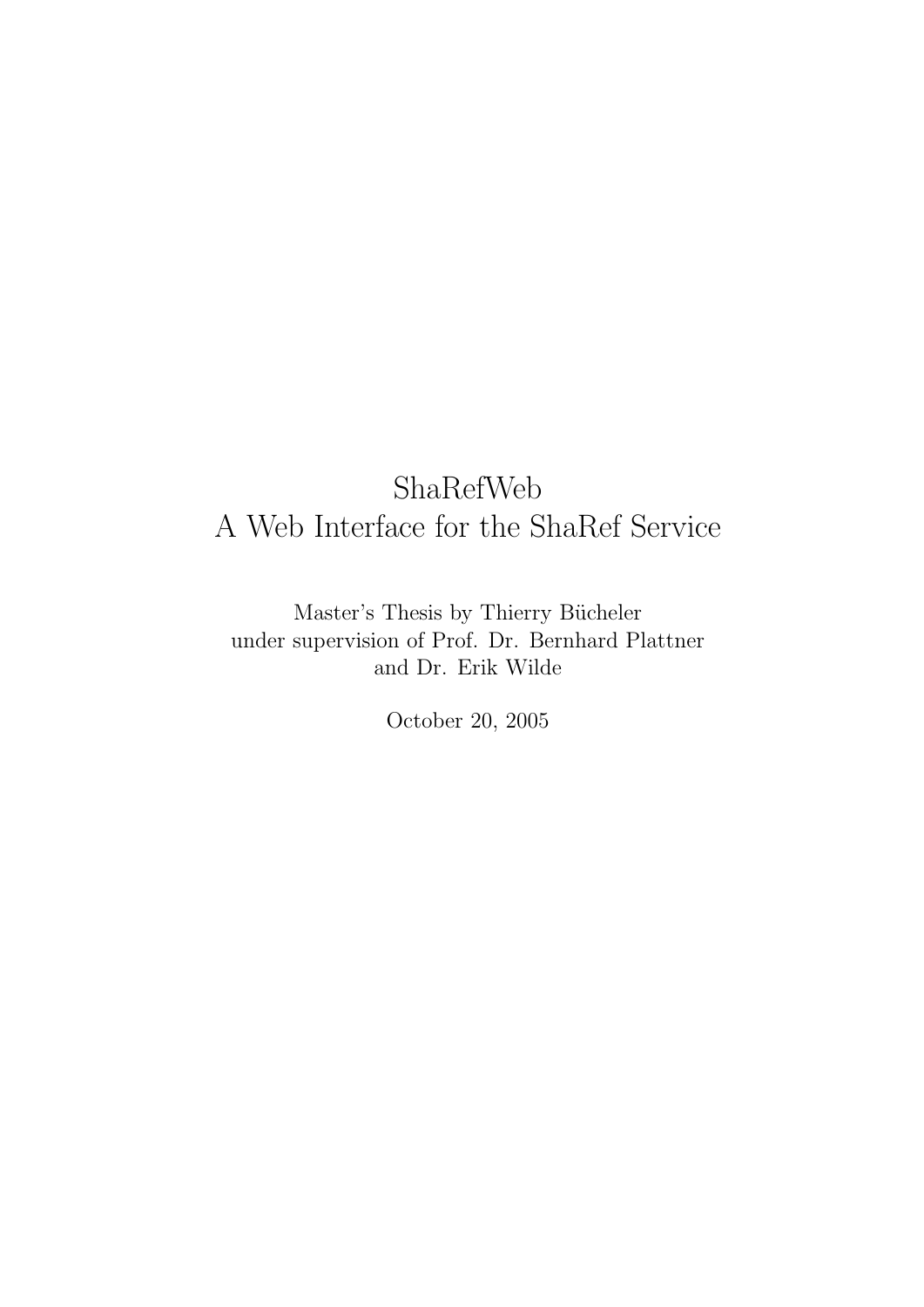This master's thesis has been written at the Computer Engineering and Networks Laboratory (TIK) at the Federal Institute of Technology (ETH) Zürich, Switzerland.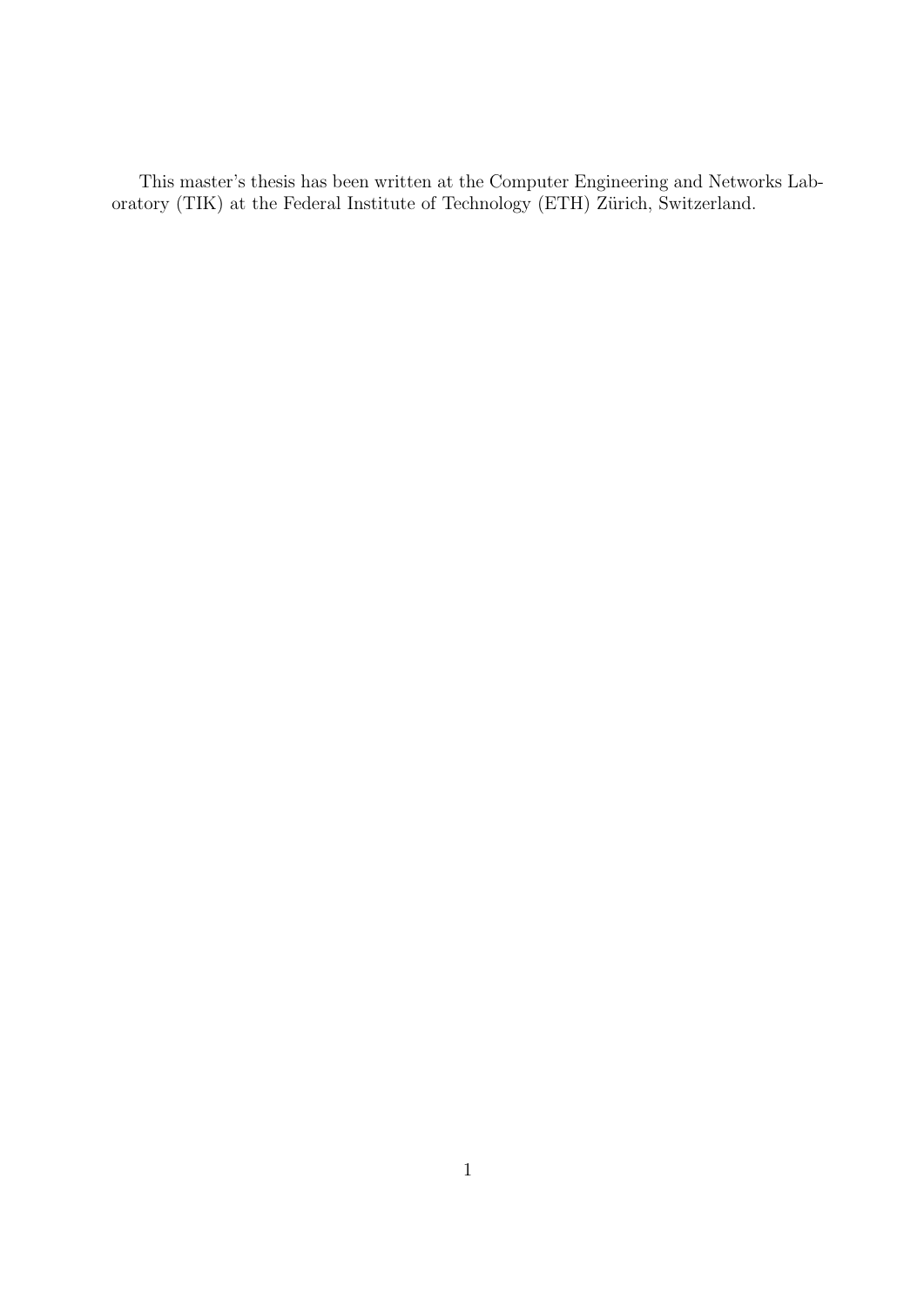## **Contents**

|                  | 0.1     |             |                                                                                             |  |  |  |  |  |  |  | 3              |
|------------------|---------|-------------|---------------------------------------------------------------------------------------------|--|--|--|--|--|--|--|----------------|
| $\mathbf{1}$     |         | The Project |                                                                                             |  |  |  |  |  |  |  | $\overline{4}$ |
|                  | 1.1     |             |                                                                                             |  |  |  |  |  |  |  | $\overline{4}$ |
|                  |         | 1.1.1       |                                                                                             |  |  |  |  |  |  |  | $\overline{4}$ |
|                  |         | 1.1.2       |                                                                                             |  |  |  |  |  |  |  | $\overline{4}$ |
| $\boldsymbol{2}$ |         |             | Knowledge and Work                                                                          |  |  |  |  |  |  |  | $\overline{7}$ |
|                  | 2.1     |             | Evaluation of technologies $\ldots \ldots \ldots \ldots \ldots \ldots \ldots \ldots \ldots$ |  |  |  |  |  |  |  | $\overline{7}$ |
|                  |         | 2.1.1       |                                                                                             |  |  |  |  |  |  |  | $\overline{7}$ |
|                  |         | 2.1.2       |                                                                                             |  |  |  |  |  |  |  | $\overline{7}$ |
|                  | 2.2     |             |                                                                                             |  |  |  |  |  |  |  | 8              |
|                  |         | 2.2.1       |                                                                                             |  |  |  |  |  |  |  | 8              |
|                  |         | 2.2.2       | Programming and Java Technologies                                                           |  |  |  |  |  |  |  | 9              |
|                  |         | 2.2.3       |                                                                                             |  |  |  |  |  |  |  | 11             |
|                  |         | 2.2.4       | Project Management and Circumstances $\ldots \ldots \ldots \ldots \ldots$                   |  |  |  |  |  |  |  | 11             |
| 3                | Results |             |                                                                                             |  |  |  |  |  |  |  | 13             |
|                  | 3.1     |             |                                                                                             |  |  |  |  |  |  |  | 13             |
|                  | 3.2     |             | Features to be added after completion of the master's thesis                                |  |  |  |  |  |  |  | 14             |
|                  |         | 3.2.1       |                                                                                             |  |  |  |  |  |  |  | 14             |
|                  |         | 3.2.2       | Keywords (Definitions) and Associations (Definitions)                                       |  |  |  |  |  |  |  | 14             |
|                  |         | 3.2.3       |                                                                                             |  |  |  |  |  |  |  | 14             |
|                  |         | 3.2.4       |                                                                                             |  |  |  |  |  |  |  | 15             |
|                  |         | 3.2.5       |                                                                                             |  |  |  |  |  |  |  | 15             |
|                  |         | 3.2.6       |                                                                                             |  |  |  |  |  |  |  | 15             |
|                  | 3.3     |             |                                                                                             |  |  |  |  |  |  |  | 15             |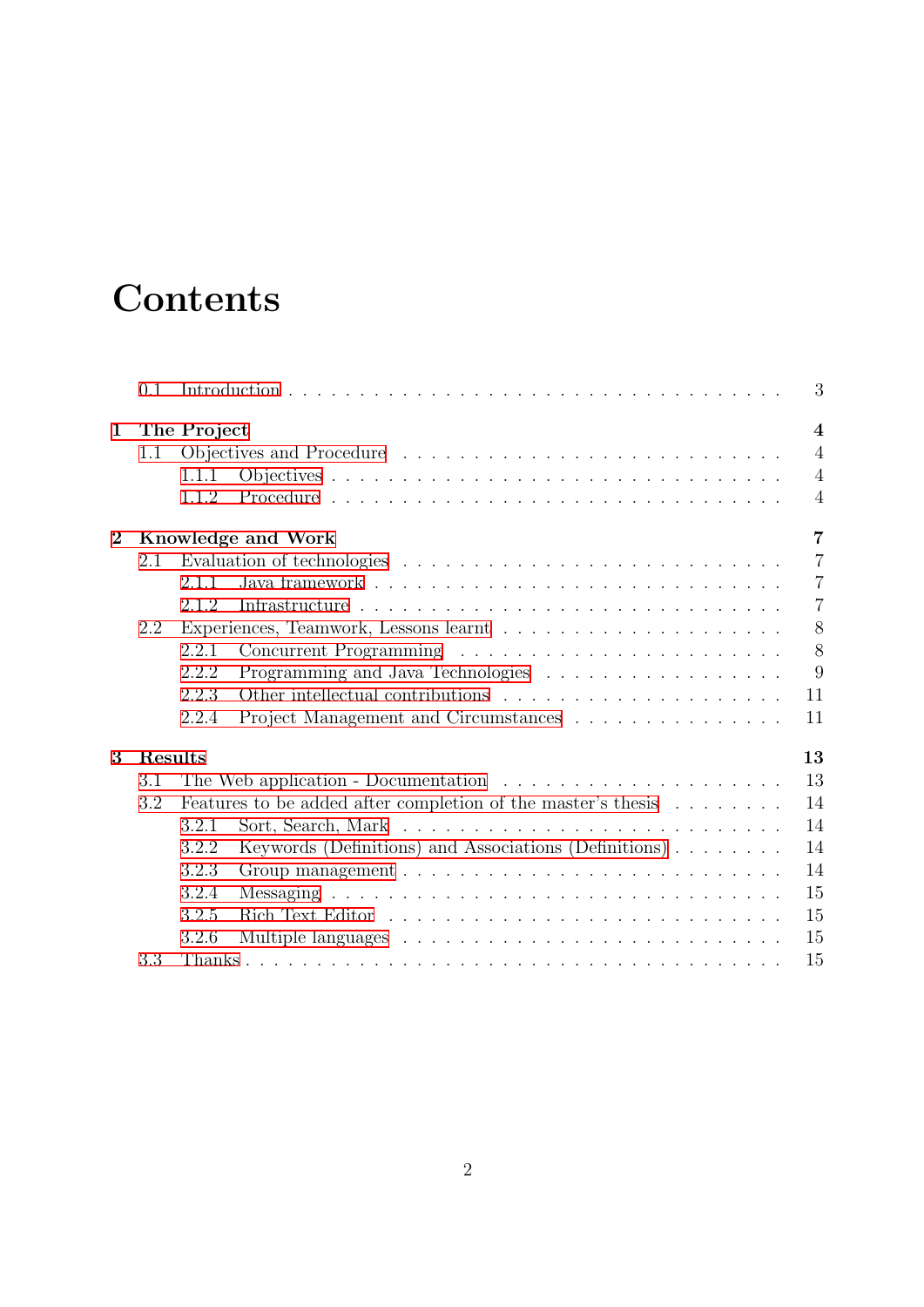### <span id="page-3-0"></span>0.1 Introduction

While traditional libraries often concentrate on the repository and retrieval facets of their work, for many scientists it is also very important to be able to manage and maintain references to the information they work with, such as bibliographic information and Web bookmarks. ShaRef aims at providing a solution (usable Web-based as well as offline) for creating, managing, and sharing reference information. This information can be exported to other applications (such as word processing software or Web browsers). ShaRef is based on XML technologies for providing an open platform with powerful importing and exporting features. Web-based publishing features allow Web access and the creation of selected reference lists such as reading lists for lectures and seminars or publication lists for specific research areas.

This report was written during a master's thesis at ETH Zürich which involved the development of the Web interface for ShaRef and its documentation and it gives some information on the condition and context of the development process.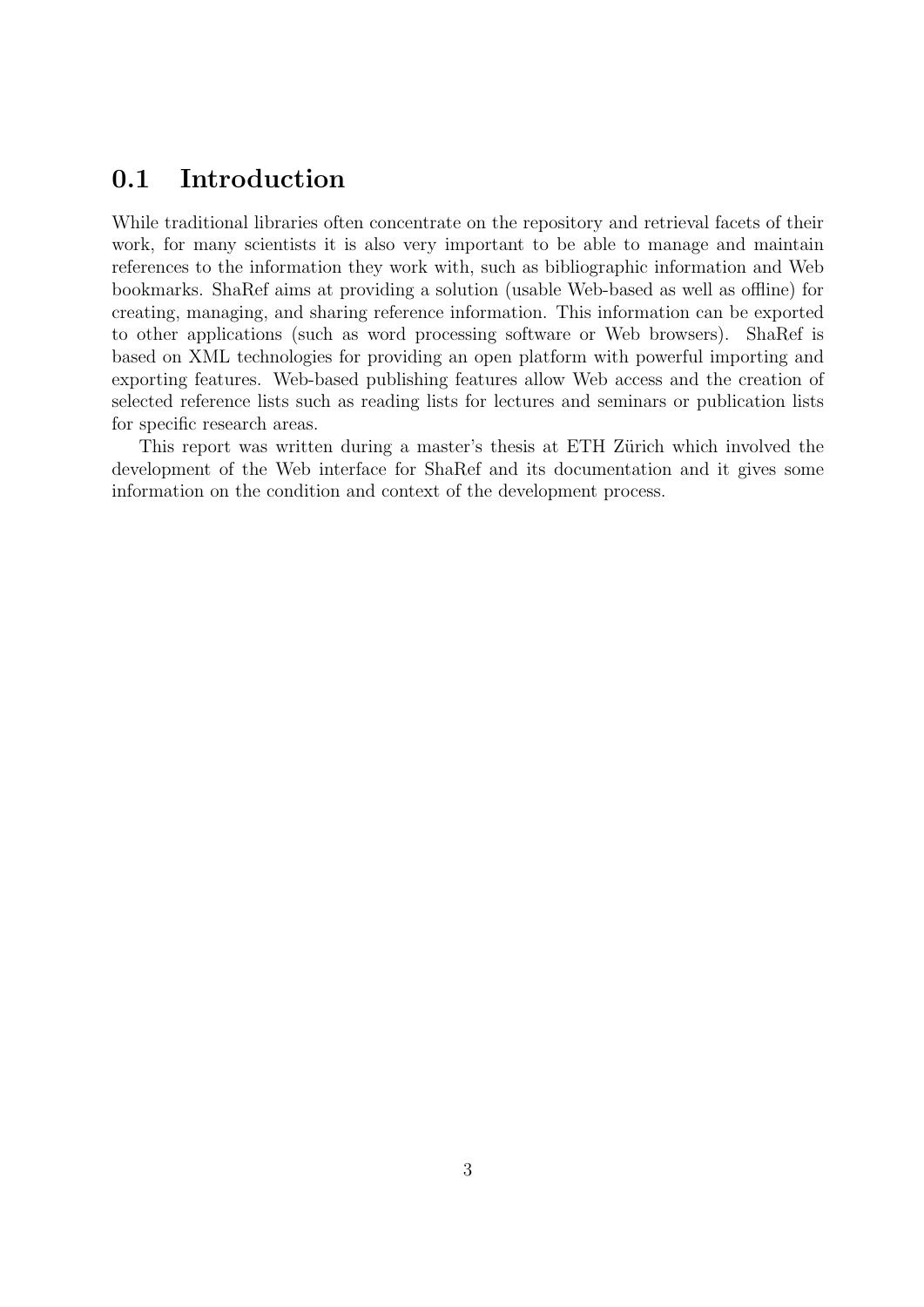# <span id="page-4-0"></span>Chapter 1 The Project

### <span id="page-4-1"></span>1.1 Objectives and Procedure

The Objectives section states my (and the project's) goals for this master's thesis.

To work efficiently, I followed a structured workflow for the project. I broke down the project in parts to set milestones and monitor the progress. The desciption of this process is described in the section Procedure.

#### <span id="page-4-2"></span>1.1.1 Objectives

The goal of the master's thesis was to create a working distribution of a Web interface for the ShaRef software.

Development of the ShaRef software and the Web client was concurrent, so features added to the software could be added to the Web client as soon as they where developed for the main application. This means that the number of features added during the period of the master's thesis was only roughly defined and could change during project time (which it actually did).

The documentation (including this paper) was a crucial part of the work because the application would be handed to another department at ETH after completion of the project at the end of 2005.

#### <span id="page-4-3"></span>1.1.2 Procedure

#### Understand the project

In a first step the architecture of the ShaRef software and its usage scenarios had to be undestood. Since the development was taking place almost at the same time as the development of the back end (slightly following its development), code was not documented and therefore there was a lot of interaction between the developers of the back end and myself.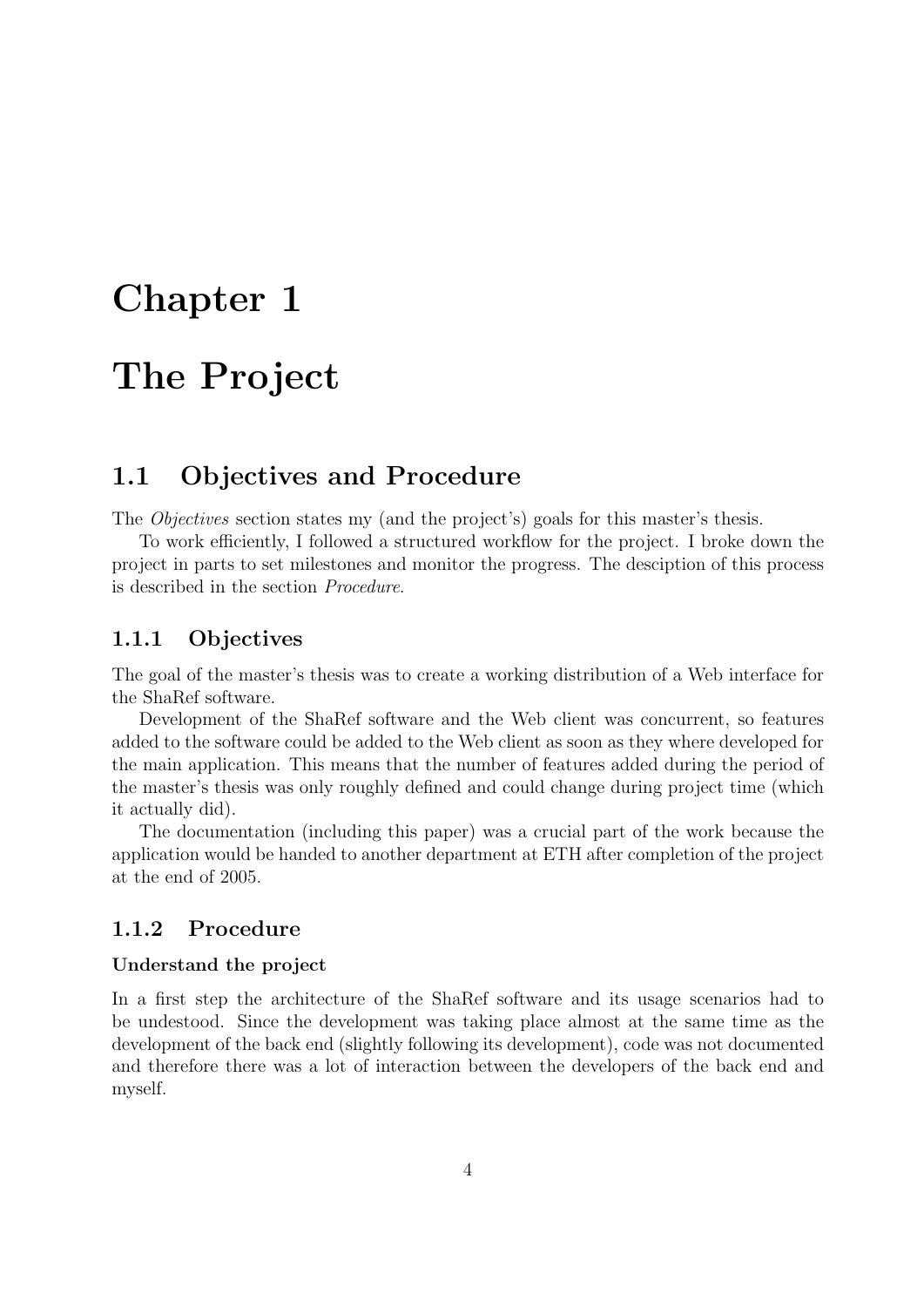Four developers and one project manager (who also developed part of the application) where involved. Dr. Petra Zimmermann was responsible for the development of the rich client's graphical user interface. Dr. R. Sai Anand was responsible for the development of the back end (database, business logic and glue logic for the rich client GUI). Nick Nabholz developed a concept for distributed work with ShaRef bibliographies and an implementation as a plug-in for the application[[2\]](#page-16-0). My task was de development of a Web application and glue to the back end and to Nick Nabholz's plug-in. Dr. Erik Wilde managed the project and supervised me during this master's thesis.

A paper describing the software's use cases[[4\]](#page-16-1) existed and helped me understand the big picture and the operational area of the Web interface.

A brief description of the architecture makes it easier to understand the following steps: ShaRef is a client/server application based on the Java programming language using Java's Remote Method Invocation (RMI) for the communication between client and server. The (rich) client is installed locally on a user's machine and can be operated stand-alone (it comes with a built-in database).

But one of the main goals of the ShaRef project is to allow users to share (and publish) their bibliographies. For this purpose the ShaRef rich client can be synchronized with the ShaRef server which resides at ETH and stores all the bibliography information in a centralized manner.

Another possibility to access the data stored on the server is the Web interface which was created during this work. It runs on a separate Web server and also accesses the ShaRef server by using RMI.

#### Evaluate technologies and check alternatives

Knowing this, in a second step I had to evaluate a technology on which the Web application would be based. The evaluation process involved sighting and evaluating actual, older and future Java Web Technologies and comparing them, always keeping the goal of this master's thesis in mind. It was important to find a technology which was strong in building practical graphical user interfaces in Web environments. Furthermore, the rough interface of the business logic existed and the business logic was separated from the Web application, which helped me in making some decisions. For more information on the choice of the technology see chapter [2.1](#page-7-1).

#### Build the system

The third step was mainly programming the Web application. As soon as a feature was added in the back end, I read the code and made a concept to glue the Web application to it.

During this step extensive brainwork was made by all the team members and minor changes to the database schema (and other parts of the system) had to be reflected the back end code, and the two GUIs.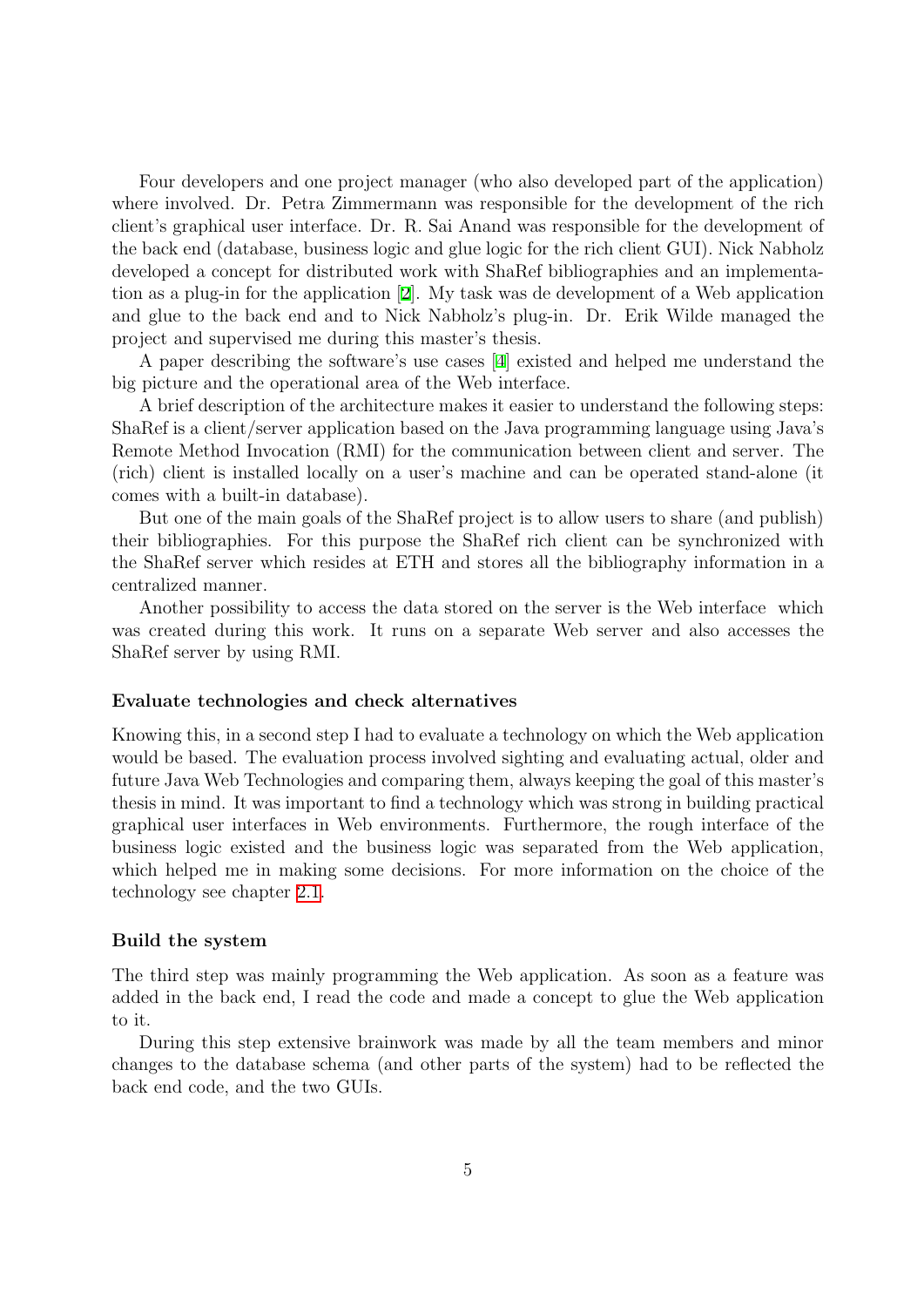#### Document and prepare for delivery

In a forth step the documentation had to be written. We used Erik Wilde's HSG system<sup>[1](#page-6-0)</sup> [\[3](#page-16-2)] to create a HTML help system for a user documentation and a technical documentation. Since the ShaRef project is only running until the end of the year (and then will be passed to another, at this point unknown department) the technical documentation must be very accurate to allow further maintenance and extensions of the system.

<span id="page-6-0"></span><sup>1</sup>http://dret.net/projects/hsg/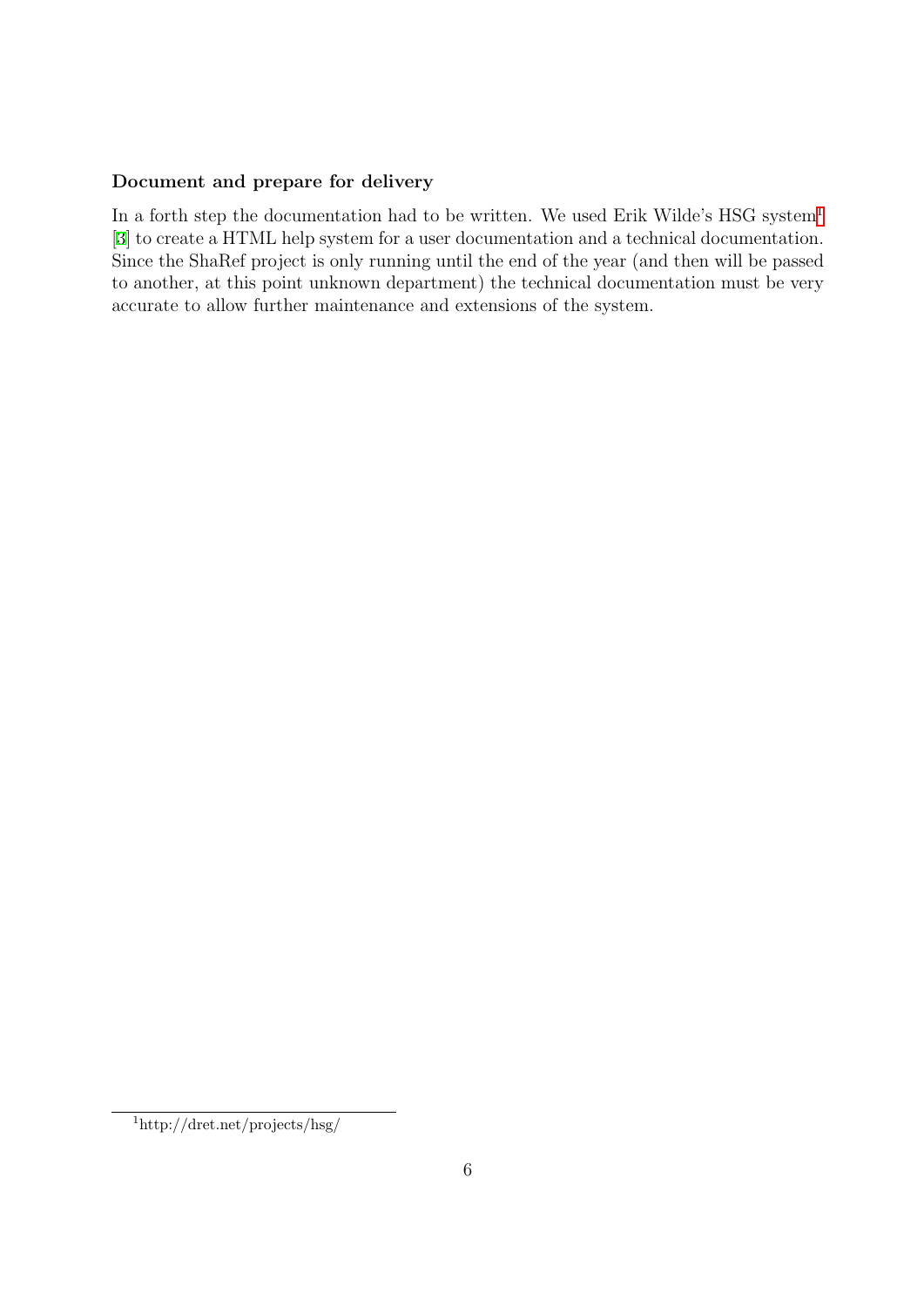## <span id="page-7-0"></span>Chapter 2

## Knowledge and Work

### <span id="page-7-1"></span>2.1 Evaluation of technologies

#### <span id="page-7-2"></span>2.1.1 Java framework

After evaluating different Java frameworks for building Web applications and writing an article on this topic in Heise's iX magazine [\[1](#page-16-3)] I decided to use a standard which was just evolving in the Java Community called *JavaServer Faces* or JSF.

JSF is a framework based on the Servlet technology which strictly uses the modelview-controller pattern. It was created in the Java Community Process (mainly supported by SUN microsystems) and its first reference implementation (RI) was also written by that company. The Apache Community then wrote an open source implementation called MyFaces which is currently in version 1.1.0 but still under development to match the specification. MyFaces also added some prebuilt components called Tomahawk (JSF was built with a focus on extensibility) which could be used by JSF implementors (and some of them also found their usage in ShaRefWeb). Other companies are also integrating JSF and adding components in their products (like Oracle in JDeveloper 10).

#### <span id="page-7-3"></span>2.1.2 Infrastructure

To use a servlet-based technology like JSF you need a Web server which is capable of acting as a servlet container. In some lectures I have had during my studies we had used Apache's Tomcat Servlet Container, so I decided to stick to what I know and installed the latest version 5.5 of Tomcat.

The Web application is deployed as a WAR file and should be running on every J2EEcapable servlet container (like Jetty, JBOSS, WebLogic, WebSphere etc.). Some code though is Windows specific (accessing configuration files and XSLT style sheets in the file system) so the server's operating system should be Windows (any release). All the configuration files, necessary JARs and tag libraries are included in the WAR so the entire application lies within one file.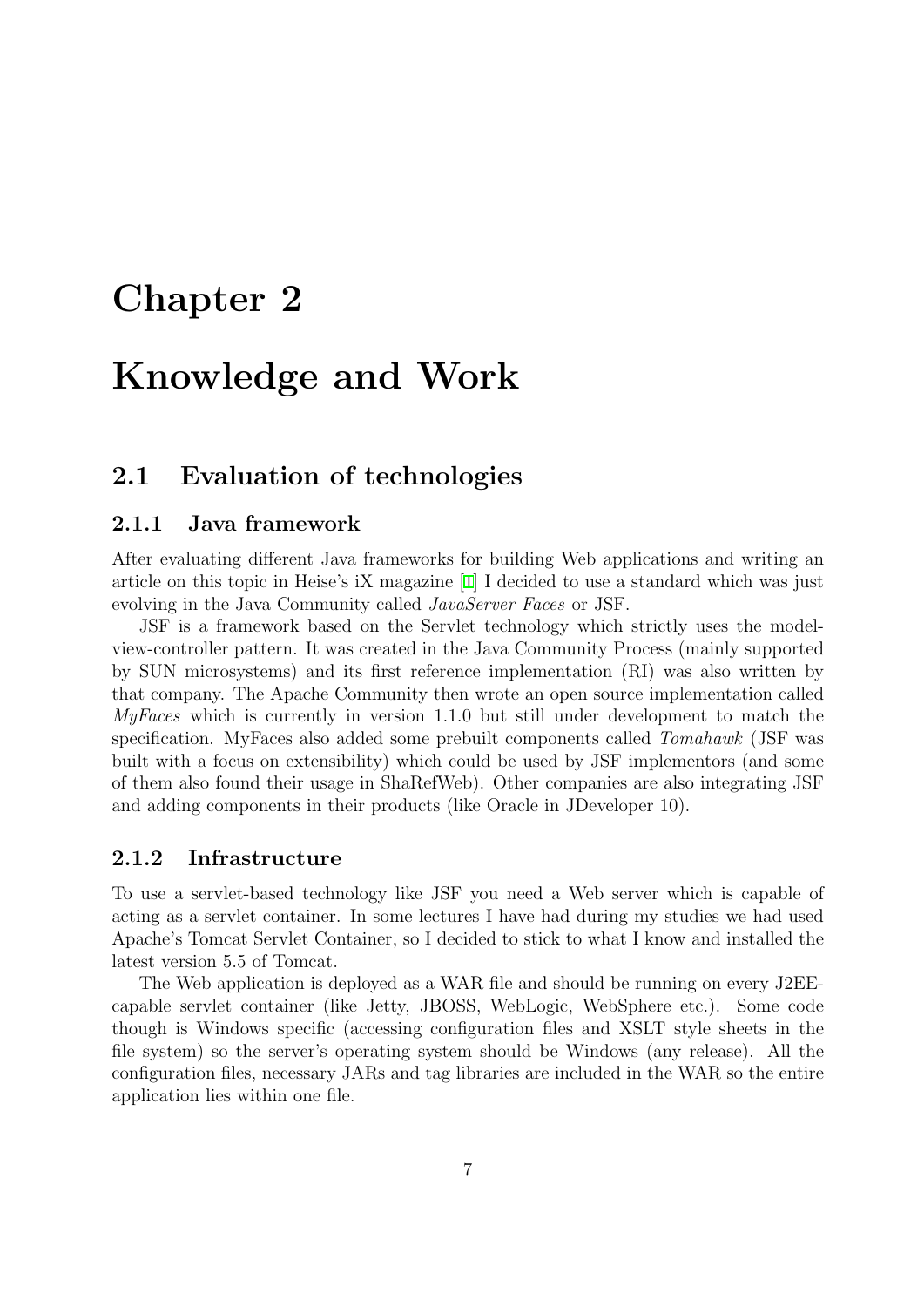The application of the code was mainly done on the Eclipse IDE (Versions 3.0 and 3.1), some little code snippets were created on Oracle's JDeveloper 10g J2EE edition.

### <span id="page-8-0"></span>2.2 Experiences, Teamwork, Lessons learnt

During my mandatory industry internship for my ETH studies I have worked in a research company where I had mainly worked alone. One reason for me to choose this master's thesis was the fact that I could work in a team and gain experience as a team programmer and member.

### <span id="page-8-1"></span>2.2.1 Concurrent Programming

So probably the biggest lessons I learnt were those somehow connected to engineering in a team. Creating a second GUI to a client/server application during its development is almost like adding a feature to a legacy system (with some additions that make life harder). Most (almost all) of the code is not commented and class members can change after each meeting, making interfaces change.

#### Comment code when it's created

A good advice to teams programming concurrently is to comment code right after it is written. This makes it much easier for teammates to use the interfaces and the newly created code. ShaRef is heavily XML-oriented which means that the object structure depicts the XML schema of the database. This makes it more complicated to program because sometimes the usage of the schema is considered more important/practical than the usual practices of object oriented design. This makes knowing the base schema very important. A lot of questions and problems can be omitted when the database and object structure is well understood.

#### Separate the view from the logic

When creating a business logic module try to keep the view (GUI elements) seperated from the logic. Using interfaces with the different GUI implementations makes life easier for the creator of the second GUI (which in this case was me). JSF in itself is supporting that fact by forcing (and supporting) the user to implement the MVC pattern.

#### Learn CVS and use it wisely

CVS is a very simple yet complicated protocol. Branching and versioning etc. makes it hard to re-merge and integrate code that has been separated from the other code. Whenever possible only use one CVS repository and one location for the team even when classes are heavily edited by multiple programmers (sounds easy).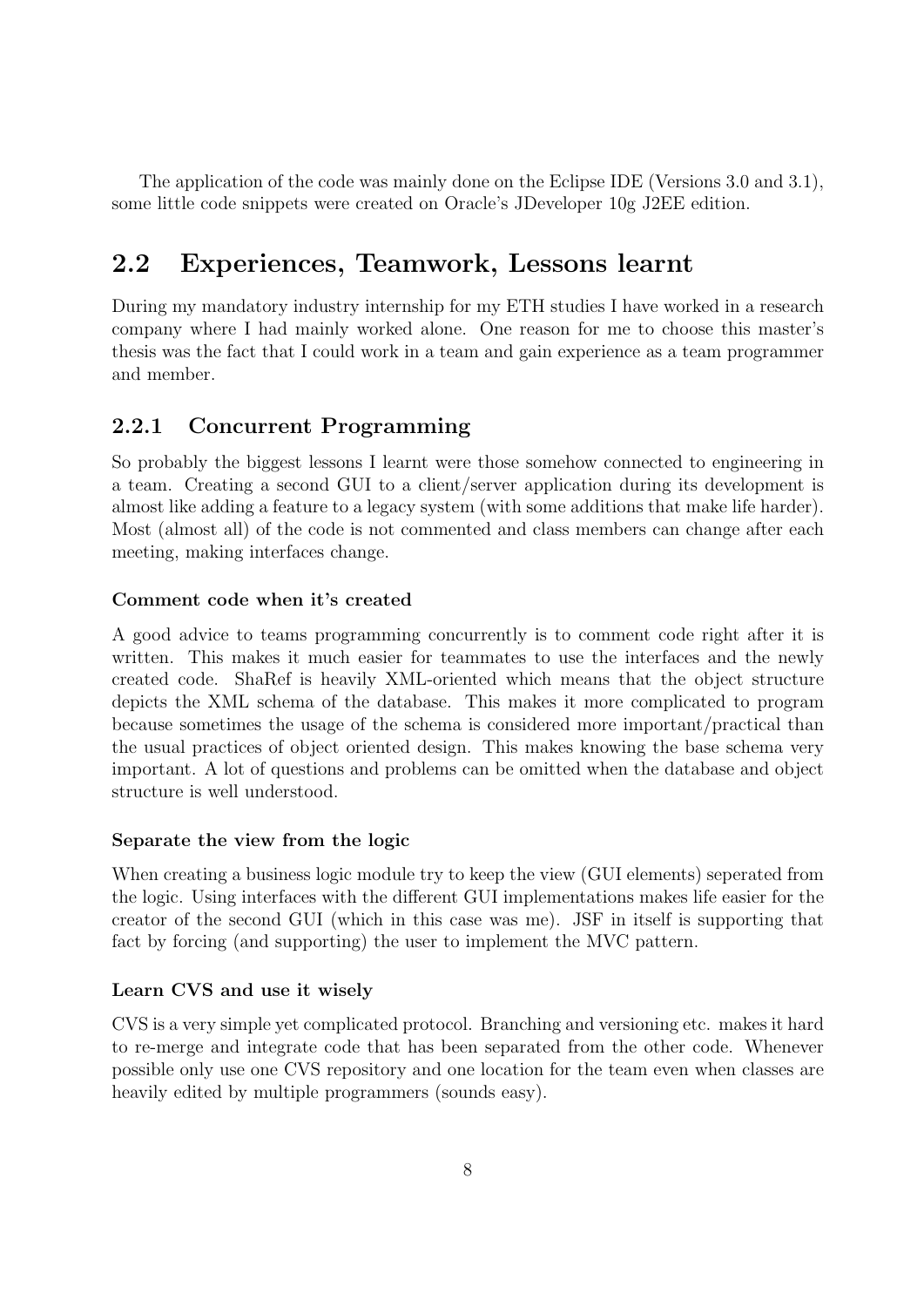#### Use a bug tracking system

It's a good idea to use a bug tracking system to standardize and structure issue resolving in the team. We used the web-based bug tracking system Mantis<sup>[1](#page-9-1)</sup> which is easy to understand and handle.

#### <span id="page-9-0"></span>2.2.2 Programming and Java Technologies

Of course I improved my skills with the Java programming language and its APIs. I especially learned to encapsulate Modules with JavaBeans, learned advanced concepts at manipulating Strings and files and in using RMI and XML APIs. For example, programming the editor parser (the module that reads the strings entered by users and transforming them into XML-structured objects) was sometimes very challenging and needed a lot of brainwork (see the technical documentation).

#### Sevlets and JSP

I learned the concept and programming of Java servlets and JSP (JavaServer Pages) based Web applications. JSF pages are basically JSP pages (they have the *JSP* filename suffix) using special tag libraries. The entire JSF system is based on servlet technology and therefore relies on a servlet basis.

#### JSF - a new technology

I learnt to use a new Web Framework (JSF) and saw how a large-scale open-source project (MyFaces) evolves (I subscribed to the MyFaces newsgroup during the entire development process).

#### Tomcat

For the first time I uploaded files and accessed the file system out of the Tomcat context. Uploading in ShaRefWeb is done by using a MyFaces component called *fileUpload*. The application has to reach out of the JSF framework and access the Servlet context to access the file system of the computer.

#### Eclipse IDE 3.0 and 3.1

I developed the application on Mac OS X (until Java 5 was used; OS X does not support Java 5 at this point) and later Windows XP Professional. On both machines I used the Eclipse versions 3.0 and later 3.1.

For smoother engineering with Eclipse I installed the *Genady RMI plugin*, the *MyEclipse* enterprise workbench plugin and the  $oX$ ygen XML editor (Eclipse plugin version).

<span id="page-9-1"></span><sup>1</sup>http://www.mantisbt.org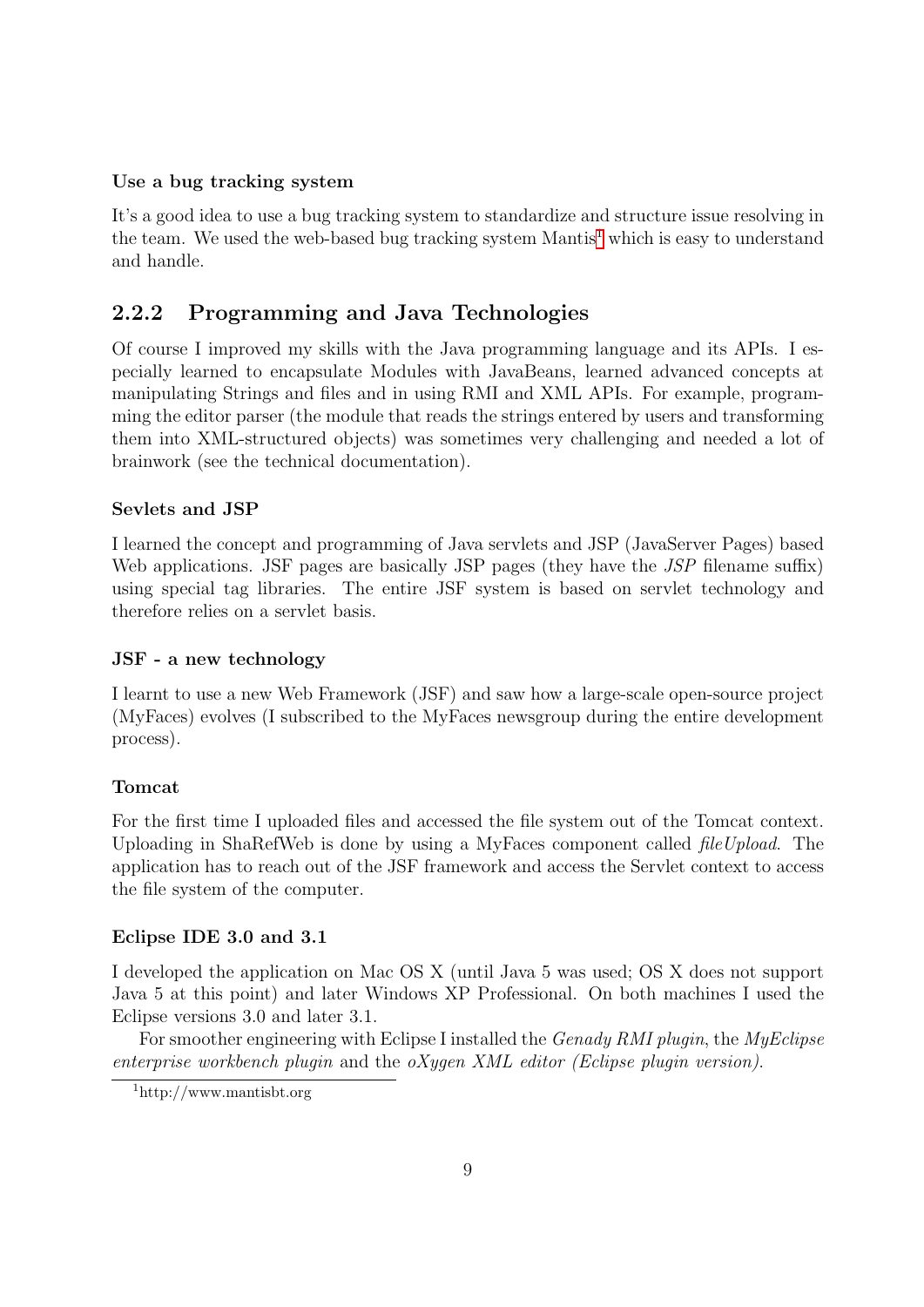The RMI plugin supports an Eclipse developer in creating RMI based applications. It generates, for example, RMI stubs automatically (after activating that functionality) for all classes using RMI.

The MyEclipse plugin supports a user in creating (among others) J2EE Web projects. The version I used also has JSF support built in and a (not yet very sophisticated) WYSI-WYG editor for JSP pages. It supports the user in deploying Web projects to the most common servlet containers (like Tomcat).

The oXygen plugin is an Eclipse version of the full oXygen XML editor. It supports the user in writing/editing/reading XML files, Schemas, XSLT stylesheets etc.

#### Debugging a Web application

Debugging a Web application is not easy and initially puts a programmer back in time to when debugging meant using *print* functions... If the support for JSF-debugging is not included in the used IDE, the process of debugging involves:

- 1. Writing code and pages (including creating FacesMessages with the stacktrace of exceptions)
- 2. Stopping the Servlet container / Web server
- 3. Packing and deploying the updated Web application
- 4. Restarting the Servlet container / Web server
- 5. Calling the desired page in a browser
- 6. Calling the desired function (e.g. by entering text and klicking on a button) and read the possible error messages.

This consumes a lot of time, is somewhat cumbersome and it is not possible to use a debugger for direct variable access, code linking etc.

The following improvements should make life a little easier for web-developers:

- Cut the login functionality during debugging. It takes a long time to login every time just to see if a picture is displayed correctly. When programming a login functionality include a switch to turn it off.
- Use an IDE which supports WYSISYG (what you see is what you get preview) for the JSF pages. For basic Web design and displaying new components it shouldn't be necessary to deploy the application after each change.

After tampering around with these inefficient workflows, I used a feature provided by the myEclipse Eclipse plugin which actually links code to the debug mode of the Servlet container. This means that (after solving some problems with help from Web forums and mailing lists) I could almost debug the Web application like normal code. If you ever program a web project, get a supporting module that enables this, this feature is invaluable!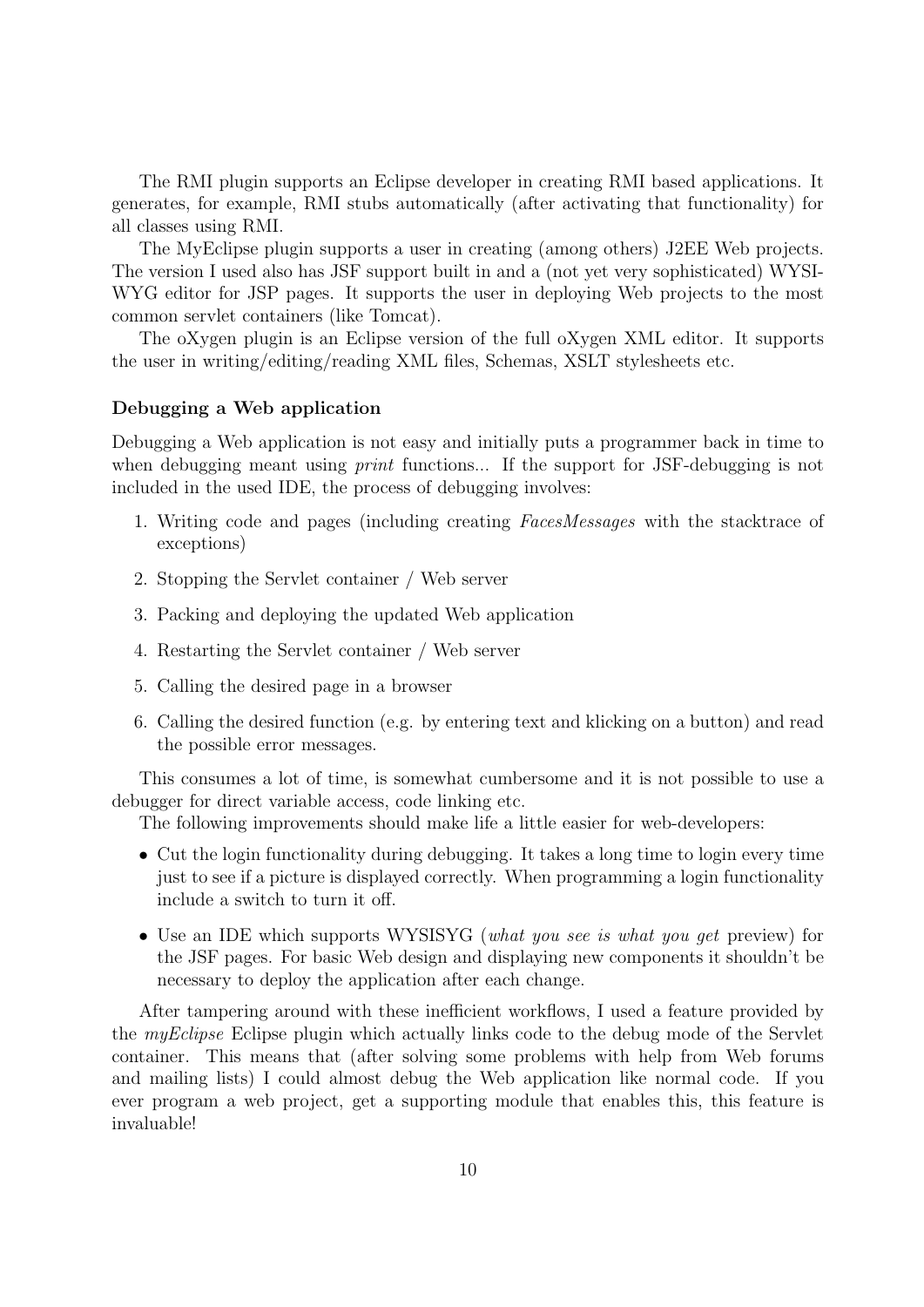#### <span id="page-11-0"></span>2.2.3 Other intellectual contributions

Apart of the ideas I described in other chapters of this report and the code itself my contributions are mainly apparent in the glue logic.

Usually JSF pages access JavaBeans<sup>[2](#page-11-2)</sup> to display dynamic data. At the end, all Information from the business logic is dispayed as strings on the JSF page. So the glue logic had to fetch the objects in their schema structure and extract all relevant information in nice looking and intuitively readable Strings. Multiple entries (e.g. author information in the reference editor) hat to be merged. This means that before displaying the information that has been gathered, there is some amount of string manipulation that has to be done. For details please have a look at the JavaDoc documentation for the code.

The other way around it's even more complicated: Strings have to be read (they are hand typed by users, so they can have arbitrary characters) from the JSF page, parsed in a smart way and then objects have to be created according to the contents. I would like to describe one particular problem to clarify the issue:

A document that is referenced in ShaRef can have multiple primary authors. Since collaborating scientists (who are the main focus group of ShaRef) often come from different countries, they can have very different name structures. People from the Netherlands for example may have a van (we call it link) in front of the family name, people from Spain usually have two family names, family dinasties may include a Jr (which we call lineage). So it is nearly impossible to distinguish Vincent Van Gogh from Freddie Prince Jr. or Apple (Switzerland) Inc. when parsing a string. Users must follow some rules when entering Author names in the ShaRef system, e.g. connect two family names with a dash ( Maria Martinez-Sanchez). The order has to be standardized, too. In ShaRef it's First name, Family name, Link, Lineage (without the commas).

#### <span id="page-11-1"></span>2.2.4 Project Management and Circumstances

During the project there where some factors making live easier and some making life harder for me as the thesis writer.

First I state the points that could be improved from my point of view: The structure of the project was sometimes hard to understand. Many discussions changed schedules, first adding features to the product, and towards the end removing features due to time issues. A clear milestone plan and decisions upon approaching those would probably help in understanding each others goals better.

Meetings were sometimes cancelled without noticing the participants. Especially meetings at the start or end of the day may involve changing plans (which may involve other people). A note, saying that the official day starts an hour later would surely put a smile on people's faces ;).

The project was handled very scientifictly. Sometimes very complex thoughts would generate difficult coding which may have been replaced by more practical solutions in the industry.

<span id="page-11-2"></span><sup>2</sup>http://java.sun.com/products/javabeans/docs/spec.html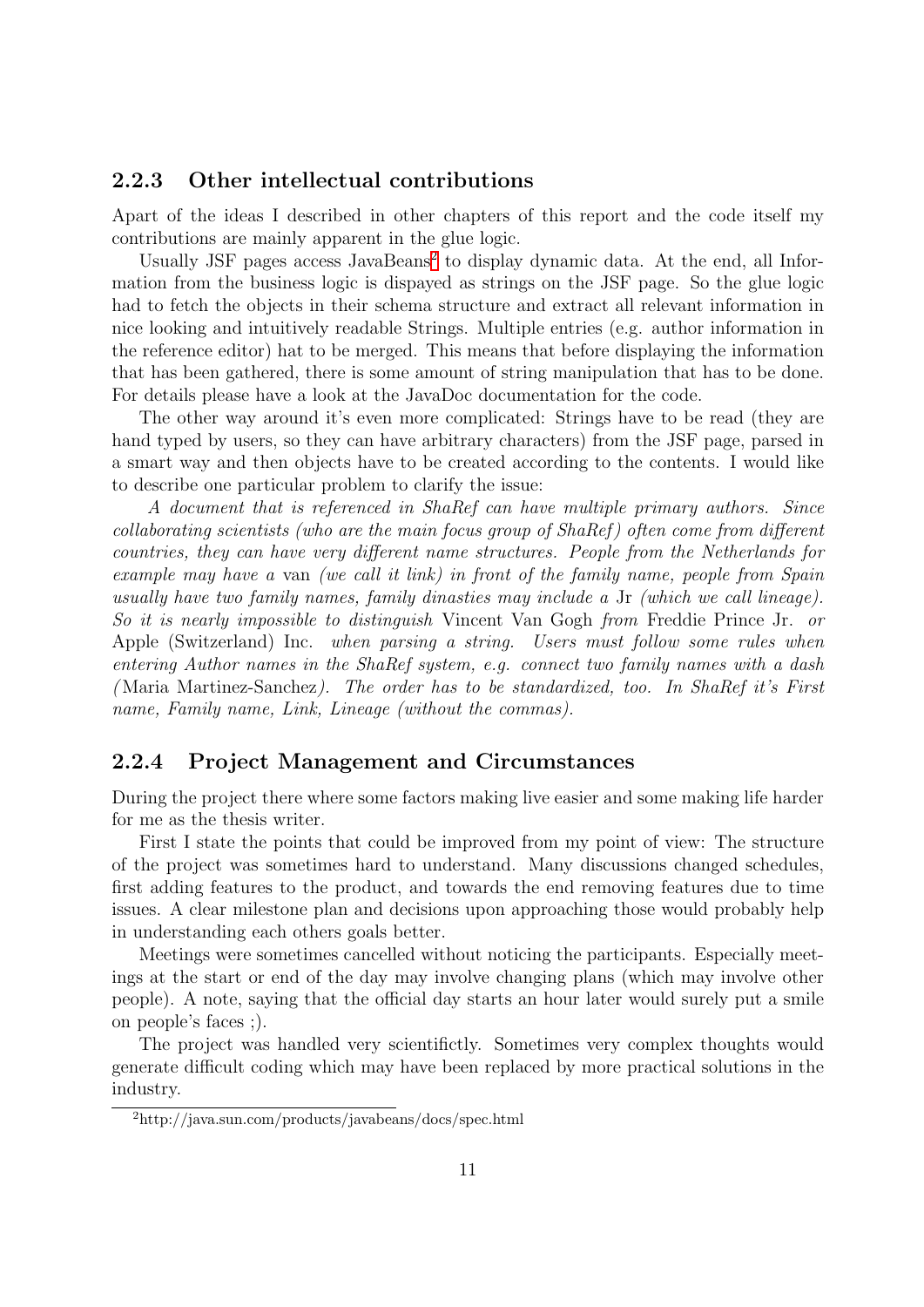The amount of project and product information reaching me at the beginning was huge. I had to start filter mails that were important for the project but reached me at a to early stage. The other team members had a common vocabulary which I did not understand from the start (by the way, ShaRef helps support situations like this one) and I had to find out what was important for me and what wasn't (at this stage).

Here some points which made the project a success from my personal point of view: The climate during the project was very good for me, it was a pleasure to work for the project manager and with the team-mates. We had some very interesting discussions and also spent free time together which makes working together easier.

The project manager and all the members were very open for input and discussions. In an environment like this, the knowledge and creativity of many people can merge and create a powerful product.

I could manage a lot of my contribution to the project myself. Most of the time I worked by myself and only interacted (in business-relevant issues) with the other mates when necessary. Working in my own pace and setting my goals increased productivity. Of course this kind of work involves trust by the project manager and I got his trust throughout the entire thesis.

Writing the article for the iX magazine [\[1\]](#page-16-3) was really exciting. I am very proud of that article and will consider to write more articles during my future work.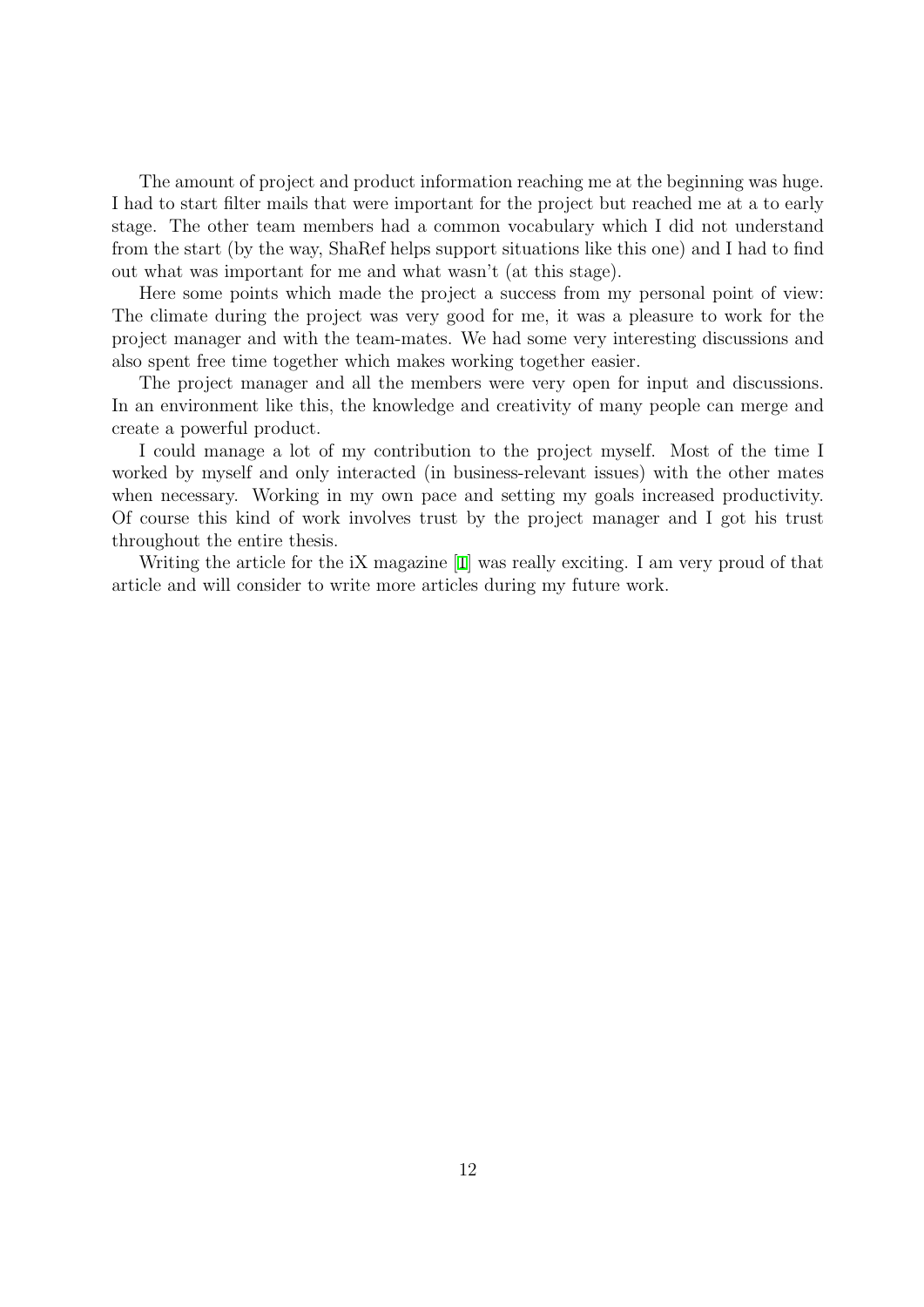## <span id="page-13-0"></span>Chapter 3

## Results

### <span id="page-13-1"></span>3.1 The Web application - Documentation

The application is documented within three separate documentations, the ShaRef Help System.

The first two parts are created with Dr. Erik Wilde's HSG system and are nested hierarchically in the main help system. The following Lists show the contents:

- 1. ShaRefWeb Help User Documentation
	- Login Page
	- Register Page
	- Main Page
		- Workspaces/Reference lists Pane
		- Import Pane
		- Export Pane
		- Messages Pane
		- Editor Pane
		- Commit Page
- 2. ShaRefWeb Help Technical Documentation
	- Session Management
	- Workspaces, Bibliographies and References
	- Editor Workflow
	- Import and File Manipulation
	- Export and Publishing Management
	- Commiting and Database Manipulation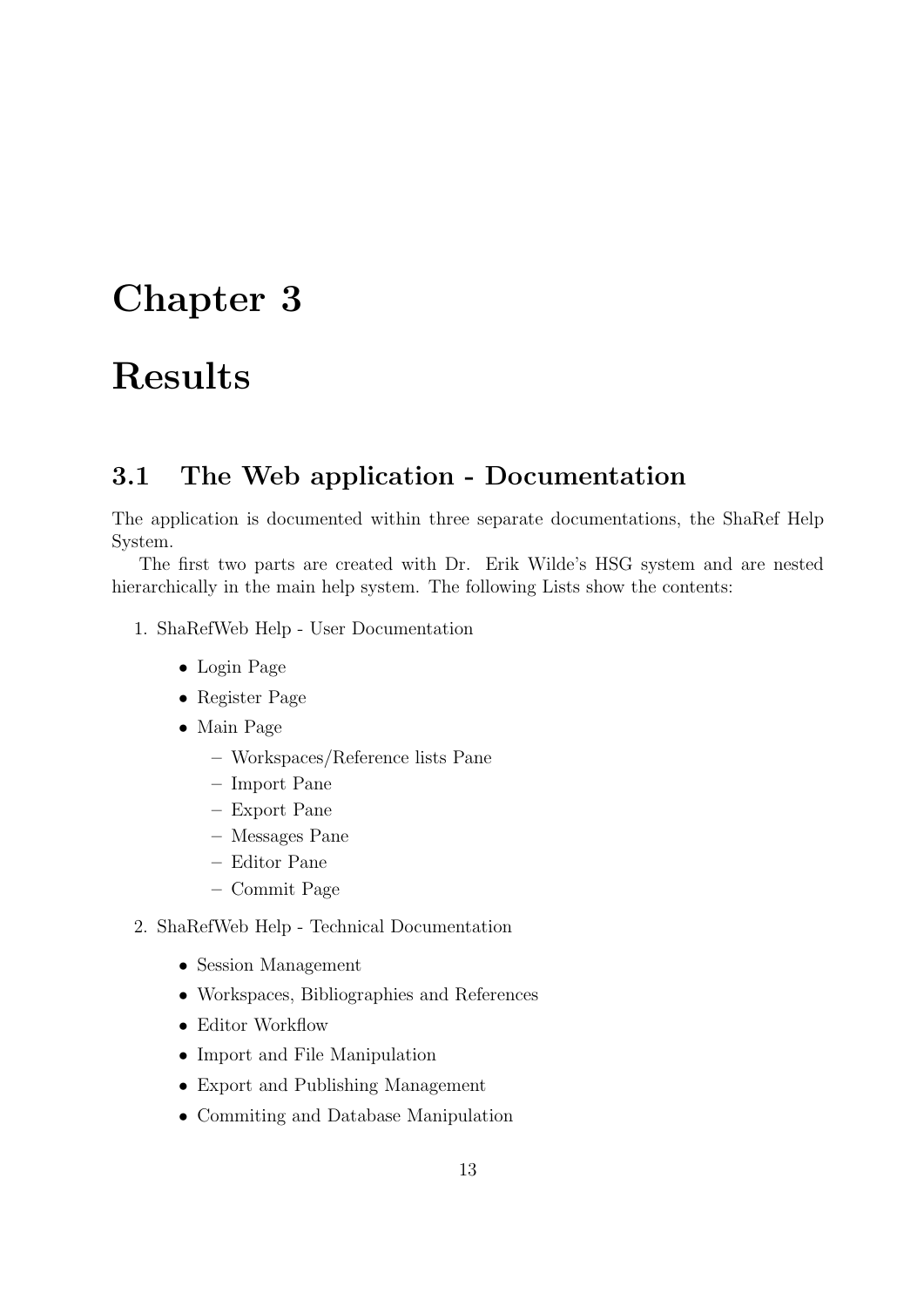- 3. ShaRefWeb JavaDoc
	- The standard JavaDoc system was used to comment all Java Files used in the project. Probably this will be integrated to the complete ShaRef JavaDoc repository when the project finishes.

Please read these documents for further information on the technical and usability issues.

## <span id="page-14-0"></span>3.2 Features to be added after completion of the master's thesis

As I mentioned above, during the development of Web client and the main application a lot of brainwork was done by all team members. Interfaces changed a lot and new ideas where raised at almost every team meeting. During the master's thesis the foundation for ShaRefWeb was laid. After completing this master's thesis I will remain in the project team and add features to the Web client:

#### <span id="page-14-1"></span>3.2.1 Sort, Search, Mark

The workspace listing the references will be sortable by clicking on the table headers, similar to the rich client. This feature is included in a Tomahawk-component which extends JSF's dataTable.

Search on references has to be implemented manually by using the Workspace and Reference objects. It is already implemented on the rich client and the Web client can use a lot of functionality.

At this point only entire workspaces can be selected (e.g. for commiting). The Workspace classes contain fields and methods to mark Workspace members and they will be supported in release 2 of the Web client.

#### <span id="page-14-2"></span>3.2.2 Keywords (Definitions) and Associations (Definitions)

A support for managing, editing and adding keywords and associations will be implemented. It will consist of displays to list the elements and editors to add/change them. This will also affect the usage and design of the rich text editor (see below).

#### <span id="page-14-3"></span>3.2.3 Group management

Some features of Nick Nabholz's plugin are already implemented (like Session Management, Login, Access rights for bibliographies) but the group management part is not yet supported. It has to be implemented completely in the back end first.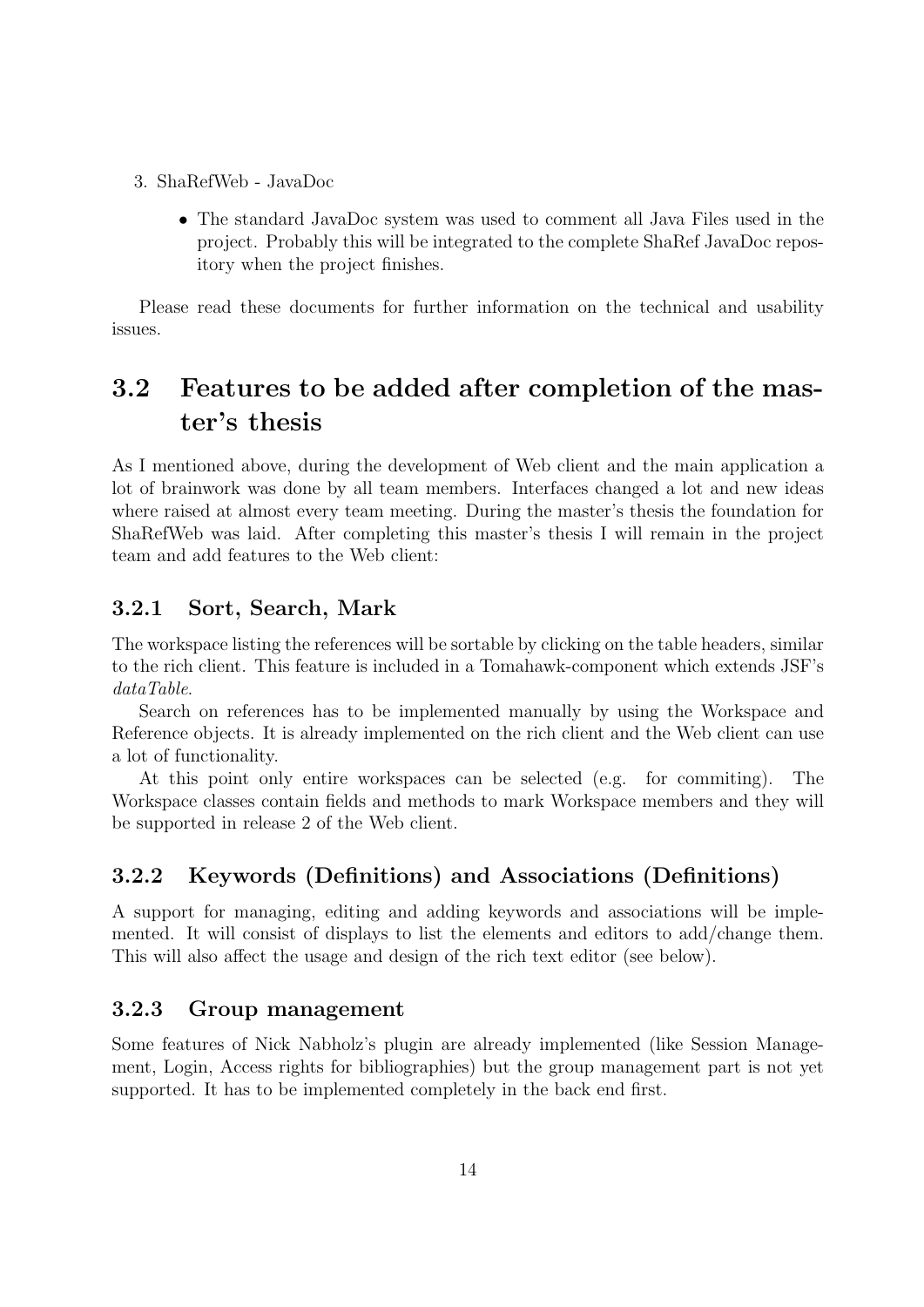#### <span id="page-15-0"></span>3.2.4 Messaging

Messaging is an important concept in distributed work environments. When the group plugin is fully integrated, ShaRef users will be able to send messages (possibly containing attachements like references) to each other, selected groups, bibliography administrators, external users (by e-mail) etc.

It should be possible to attach entire workspaces and maybe exported documents to the messages. For external mailing some kind of SMTP server has to be installed and configured.

#### <span id="page-15-1"></span>3.2.5 Rich Text Editor

The rich text editor allows editing of annotations and abstracts attached to references. Decisions on the layout still have to be made. The rich text is formatted and stored as XML with embedded links, cross-references to other references and keywords attached to it. The possibilities are:

- Display a text editor and let the user edit the XML directly (error-prone).
- Display a WYSIWYG editor (e.g. Word) and update the according XML in the background
- Display a split screen with both editors shown and one or both editable
- Display a WIKI-like editor (enter markup by entering special characters or character combinations).

In all cases the user should be supported in entering tags and/or formatting text and syntax checking should be made to validate the resulting XML.

#### <span id="page-15-2"></span>3.2.6 Multiple languages

Java implements the concept of message bundles and locales to create programs that support multiple languages. The first languages that will be supported are English as default and German as additional language. The bundle concept makes it very easy to add other languages.

### <span id="page-15-3"></span>3.3 Thanks

I would like to thank everybody who supported me directly or indirectly during this master's thesis and my studies at ETH, especially the people involved in the ShaRef project (Erik, Petra, Sai, Nick and Till), and the people supporting me behind the scenes (especially my mother and Claudia), the boys, and a lot of other important people (You know who you are!).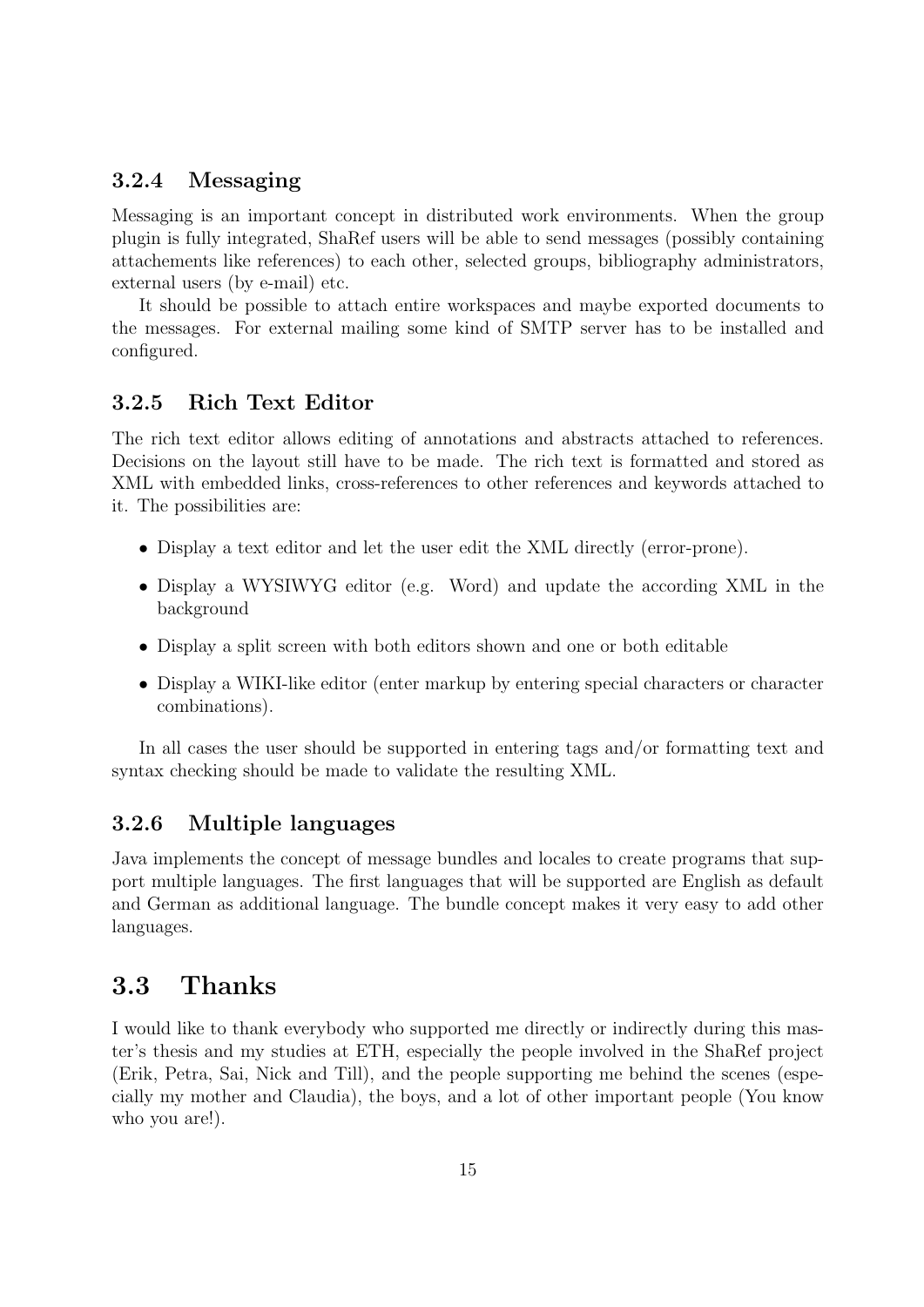## Bibliography

- <span id="page-16-3"></span>[1] Thierry Bücheler, Erik Wilde: Rahmenentscheidung - JSF versus Struts: Serverseitige Java-Techniken im Web, iX-Magazin Oktober 2005, p.133
- <span id="page-16-0"></span>[2] Nick Nabholz: Ein Benutzerkonzept für kollaborative Applikationen am Beispiel von ShaRef, Diploma thesis at the Hochschule fr Wirtschaft, Verwaltung und Technik Zürich, September 2005
- <span id="page-16-2"></span>[3] Erik Wilde: Augmenting XHTML for Help and Documentation, International Conference on Intelligent Agents, Web Technology and Internet Commerce (IAWTIC 2005), Vienna, Austria, November 2005
- <span id="page-16-1"></span>[4] Erik Wilde, Sai Anand, Petra Zimmermann: ShaRef Use Cases, Internal Paper of the ShaRef project team, April 2005
- [5] Erik Wilde, Sai Anand, and Petra Zimmermann: Management and Sharing of Bibliographies, 9th European Conference on Research and Advanced Technology for Digital Libraries (ECDL 2005), Vienna, Austria, September 2005.
- [6] Karl Rehrl: Auf Stütze; Jakarta Struts Hilfe für komplexe Webanwendungen, iX-Magazin November 2002, p.130
- [7] Rainer Klute: Mit neuem Gesicht; Java Server Faces vereinfachen Webentwicklung, iX-Magazin November 2004, p.128
- [8] Boudigue Alioum, Tilmann Kuhn: Entwicklung von Webapplikationen mit den Struts und Expresso Frameworks - ein Vergleich, seminar thesis, University of Karlsruhe, Germany
- [9] Erik Wilde: Towards Conceptual Modeling for XML, Berliner XML Tage 2005 (BXML 2005), Berlin, Germany, September 2005.
- [10] Erik Wilde: Shared Bibliographies as Hypertext, Technical Report TIK Report No. 224, Computer Engineering and Networks Laboratory (TIK), ETH Zürich, May 2005.
- [11] Sai Anand and Erik Wilde: Mapping XML Instances, Fourteenth International World Wide Web Conference (WWW2005), Shiba, Japan, May 2005.